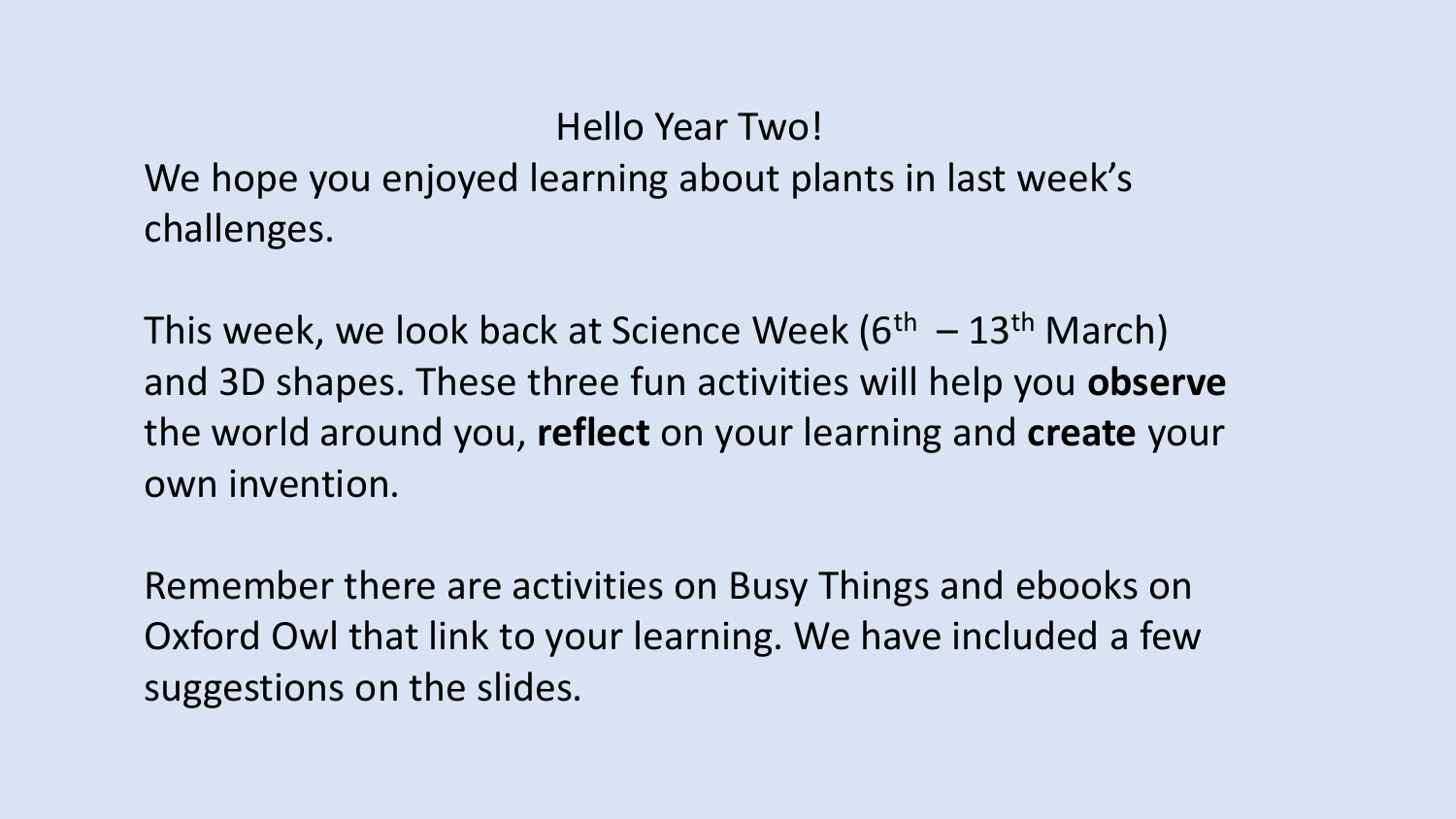# What did you learn in Science Week?

## **Task 1:**

From Friday 6<sup>th</sup> March we celebrated Science Week. In class, we did experiments, learnt new facts and practised scientific skills.

**Write about what happened** and your favourite activities. Use the past tense and include your feelings.

Answer these questions: What happened during Science Week? What was your favourite activity?

Challenge: include what you would like to see or do in the next Science week.

#### Gummy Bear Experiment



### Planting a mini-garden





Lego Inventions **Describing Antarctica**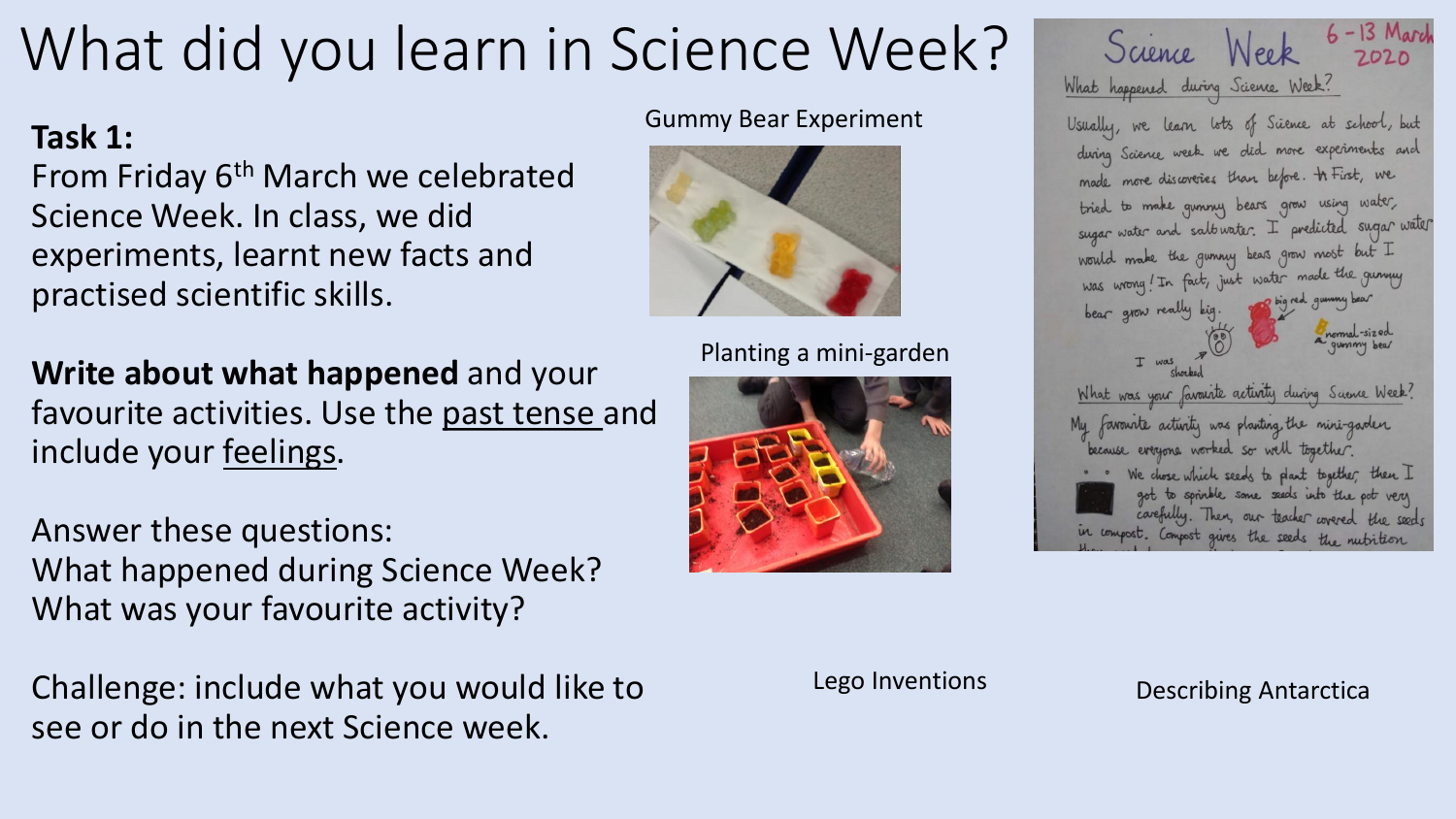# What makes your invention amazing?

# **Task 2:**

Together, we used Lego to create some incredible inventions in class.

**Create a poster** all about your own invention. You can describe your class invention or create a new one.

Remember to:

draw and label a picture describe how it looks explain how it works

Can you persuade the reader that your invention is so amazing that they should help you make it real?



Oxford Owl e-books you might like: Nancy Roman's Space Telescope Doohickey and the Robot